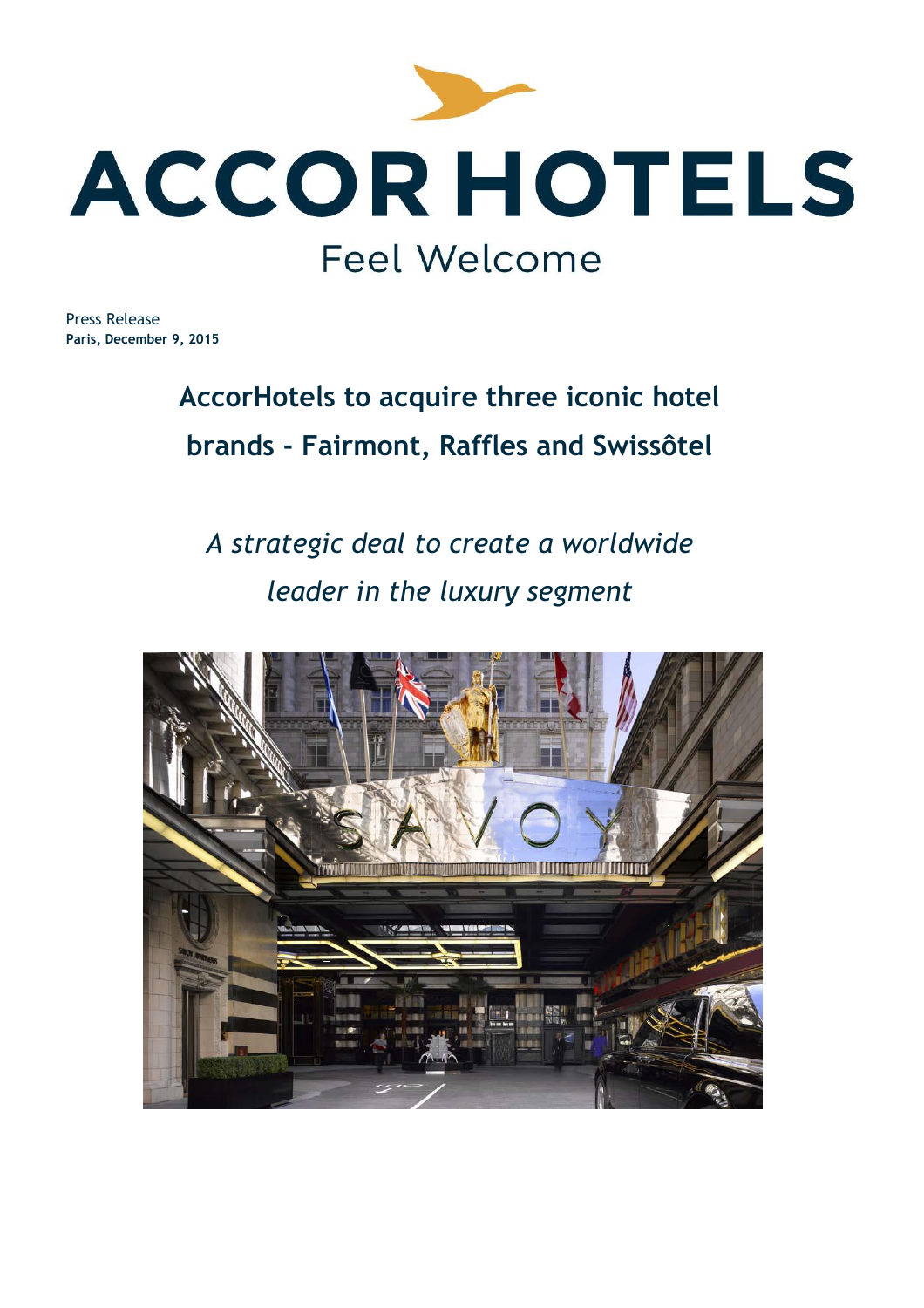

- **An unrivalled collection of iconic hotel assets with 155 hotels and resorts, of which 40 are under development**
- **Acquisition to provide AccorHotels with robust and global leadership in luxury hotels, a key segment in terms of geographic reach, growth potential and profitability, for long-term value creation**
- **FRHI's unrivalled hotel portfolio, expertise in marketing luxury hotels and sizeable footprint in North America, provide a stronger platform to continue aggressive worldwide expansion.**
- **AccorHotels will pay for the acquisition by issuing 46.7 million new Accor shares and a cash payment of \$840 million (€768 million) – Qatar Investment Authority and Kingdom Holding Company of Saudi Arabia are to become major shareholders, with 10.5% and 5.8% of the share capital\* respectively**
- **Transaction will be accretive to earnings per share from the second year with €65 million in revenue and cost synergies identified in the medium term**

AccorHotels today announces the signing of an agreement with the Qatar Investment Authority (QIA), Kingdom Holding Company (KHC) of Saudi Arabia and Oxford Properties, an Ontario Municipal Employees Retirement System (OMERS) company for the acquisition of FRHI Holdings Ltd (FRHI), parent of Fairmont, Raffles, and Swissôtel.

"*This is an outstanding opportunity to add three prestigious brands – Fairmont, Raffles and Swissôtel – to our portfolio, and a great step forward for AccorHotels. It offers us robust and global leadership in luxury hotels, a key segment in terms of geographic reach, growth potential and profitability, for long term value creation. In addition, the deal allows us to strengthen our human capital with FRHI's widely respected and talented global workforce which has a proven track record in operating and marketing luxury hotels. The transaction will also enable the Group to consolidate its shareholder base, with the arrival of two high-profile investors that both have extensive expertise in the hospitality industry. This major acquisition demonstrates the Group's agility in a fast-changing industry and will allow us to more effectively support our guests, clients and hotel owners. Through it, we are positioning ourselves as a key player in the current industry consolidation process while maintaining substantial leeway to implement our transformation plan*," said Sébastien Bazin, Chairman and Chief Executive Officer of AccorHotels.

His Excellency Sheikh Abdulla Bin Mohammed Bin Saud Al-Thani, CEO of Qatar Investment Authority, said: "*Since making our investment, Fairmont Raffles Hotels International has become a leading luxury hotel company with an expanded international presence. This deal generates the scale needed to drive the next phase of growth in our real estate and hospitality investments. QIA has confidence in AccorHotels and looks forward to becoming a significant shareholder*."

FRHI includes three of the most prestigious global luxury hotel brands: Raffles, Fairmont and Swissôtel. It has 155 hotels and resorts (of which 40 are under development), and more than 56,000 rooms (of which approximately 13,000 are under development). Its portfolio includes such legendary properties as Raffles Singapore, The Savoy in London, Shanghai's Fairmont Peace Hotel, The Plaza Hotel in New York,

*ibis*<br>budget

**ibis**<br>STYLES

ibis

adagio

**MAMA**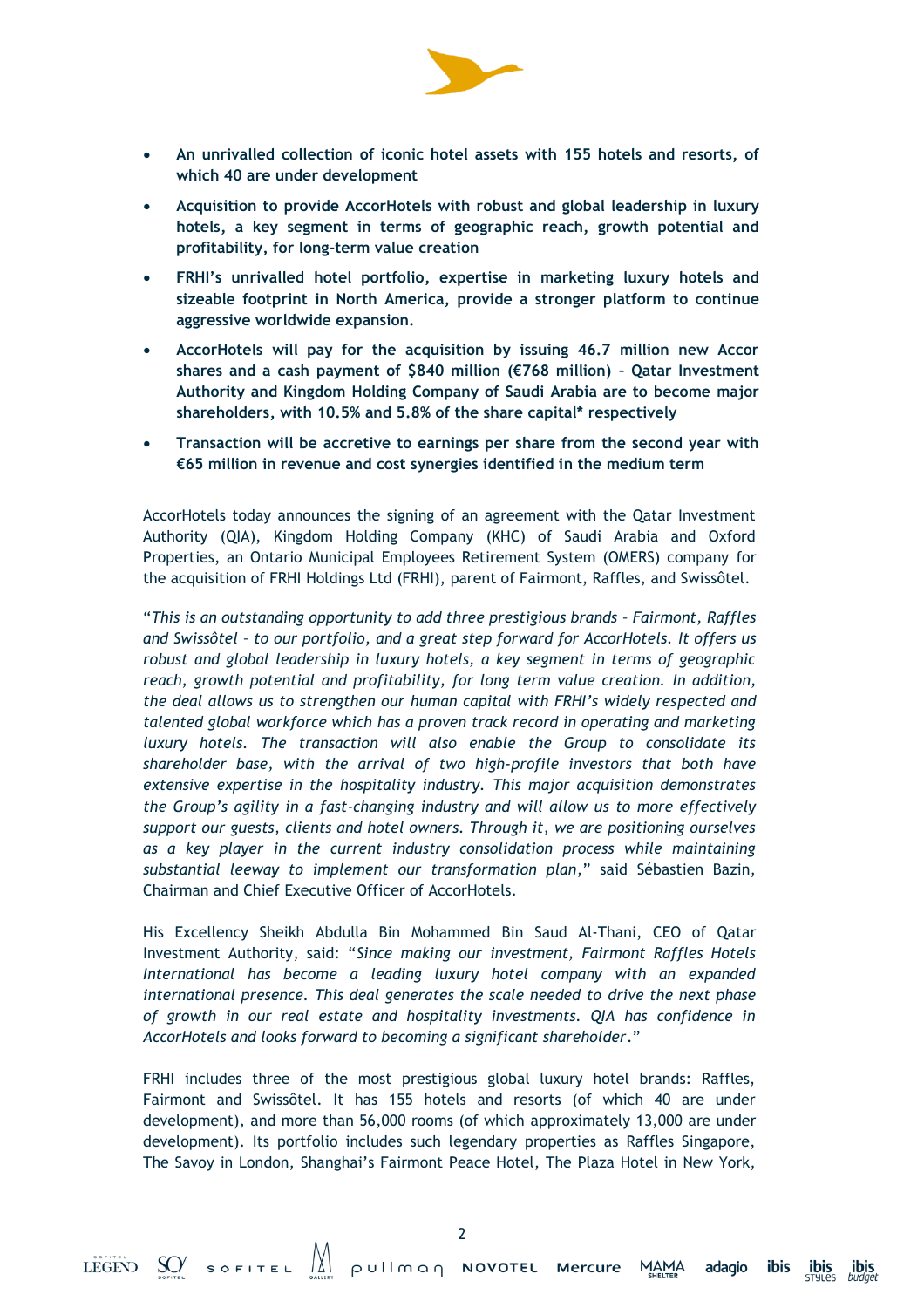

Le Royal Monceau - Raffles Paris, Fairmont San Francisco, Fairmont Banff Springs (Canada), Fairmont Le Château Frontenac in Quebec, the Fairmont Grand Del Mar in San Diego, and Swissôtel The Stamford in Singapore. FRHI has more than 45,000 employees under its brands.

FRHI's hotels and resorts span 34 countries across five continents, with 42 properties in North America, 2 in South America, 26 in Europe, 17 in Africa/Middle East and 28 in Asia-Pacific. They are located in the world's major tourist destinations, particularly in the United States, the leading outbound travel market. The vast majority of hotels (108) are operated under very long-term management contracts, with average remaining terms of nearly 30 years; six hotels are leased and one hotel is owned.

The acquisition of these three global brands will strategically enhance AccorHotels' brand portfolio, and will provide AccorHotels with a better-balanced business profile. The integration of Raffles, Fairmont and Swissôtel will broaden the Group's geographic footprint in the luxury segment, and enable it to optimize its luxury and upscale brands in order to adapt its offering to the expectations of an increasingly demanding clientele.

With nearly 500 luxury and upscale properties, AccorHotels will become one of the key global players in this segment and will be able to offer the most profitable management contracts and the best growth potential in many markets. FRHI teams will bolster AccorHotels' expertise in the luxury segment and provide the Group with new ambitions, through targeted, value-creative expansion.

AccorHotels aims to generate around €65 million in revenue and cost synergies thanks to the combination of brands, the maximization of hotel earnings, the increased efficiency of marketing, sales and distribution channel initiatives, and the optimization of support costs. Significant improvements will also be made in terms of customer data, thanks to the integration of a customer base including 3 million loyalty members, of which 75% are North Americans. The transaction will be accretive on earnings per share from the second year, with synergies fully effective by the third year.

The agreement with Qatar Investment Authority and Kingdom Holding Company of Saudi Arabia provides for the cash payment of \$840 million (€768 million at the current exchange rate) and the issuance of 46.7 million Accor shares. These shares will be issued via a reserved capital increase, subject to the approval of shareholders at an Extraordinary Shareholders' Meeting. The transaction will leave QIA and KHC respective stakes of 10.5% and 5.8% in Accor's share capital. Two representatives of QIA and one representative of KHC will be appointed to the Accor Board of Directors.\*

This transaction is subject to the regulatory approvals of the antitrust authorities. Rothschild and Zaoui & Co are acting as financial advisors and Darrois Villey Maillot Brochier and Proskauer Rose LLP are acting as legal advisors to AccorHotels on this transaction. Deutsche Bank Securities Inc. and Morgan Stanley & Co. LLC are acting as financial advisors and McCarthy Tetrault LLP and White & Case LLP are acting as legal advisors to FRHI on this transaction.

\* Subject to the approval of shareholders at an Extraordinary Shareholders' Meeting

**MAMA** 

ibis

<u>ibis</u>

ibis

adagio